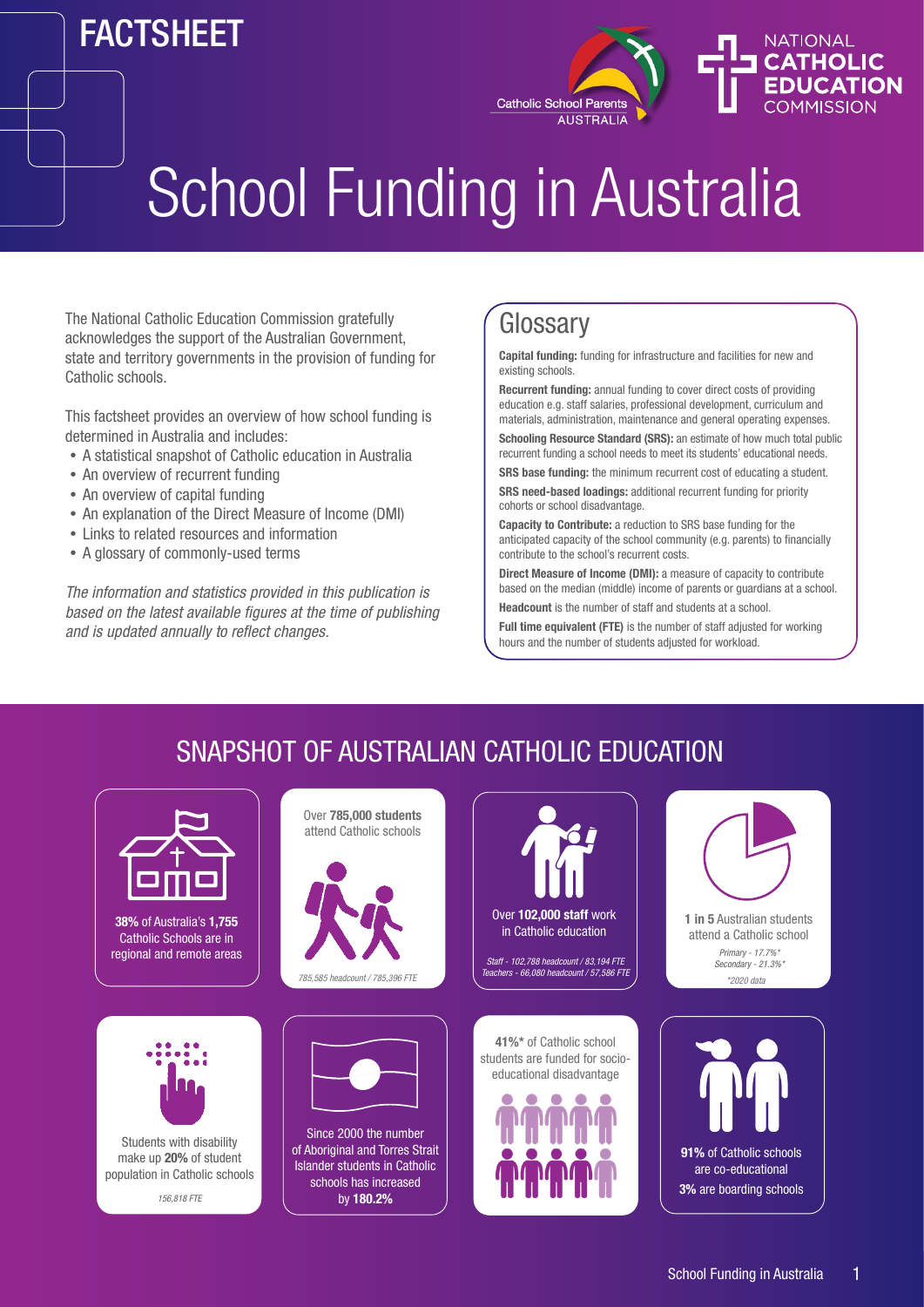## RECURRENT FUNDING

#### What does a school education cost?

There are significant costs attached to educating children and young people in all Australian schools.

In 2022 the minimum (or "base") cost of school education for every Australian student is:

- \$12,462 for a primary student, and
- \$15,660 for a secondary student

Students in priority cohorts and disadvantaged schools attract higher amounts of funding to respond to specific needs and enable priority students to achieve their full potential.

Per student funding is called "recurrent funding" and it must be spent directly on students, staff and operating costs.

### Who pays for school education?

Responsibility for funding the per student cost of education is shared by the Australian Government, by state and territory governments and by parents and non-government school communities.

The Australian Government provides more than half of per student funding for Catholic schools, while private income is the principal source of independent schools' funding.

Government school students are mainly funded by governments, with state and territory governments contributing more than ¾ of total per student funding for government schools.



**Sources of Recurrent Funding, 2020** 



Data source: ACARA, My School, Financial Data, 2020

| Sources of<br><b>recurrent</b><br>funding (2020) | \$ Billions            | Australian<br>Government | State &<br><b>Territory</b><br><b>Governments</b> | Parents &<br>School<br><b>Communities</b> | Total |
|--------------------------------------------------|------------------------|--------------------------|---------------------------------------------------|-------------------------------------------|-------|
|                                                  | Catholic<br>Schools    | 8.24                     | 2.20                                              | 3.31                                      | 13.75 |
|                                                  | Independent<br>Schools | 5.93                     | 1.49                                              | 6.77                                      | 14.19 |
|                                                  | Government<br>Schools  | 8.67                     | 32.34                                             | 0.81                                      | 41.83 |
|                                                  | All Schools            | 22.84                    | 36.03                                             | 10.90                                     | 69.77 |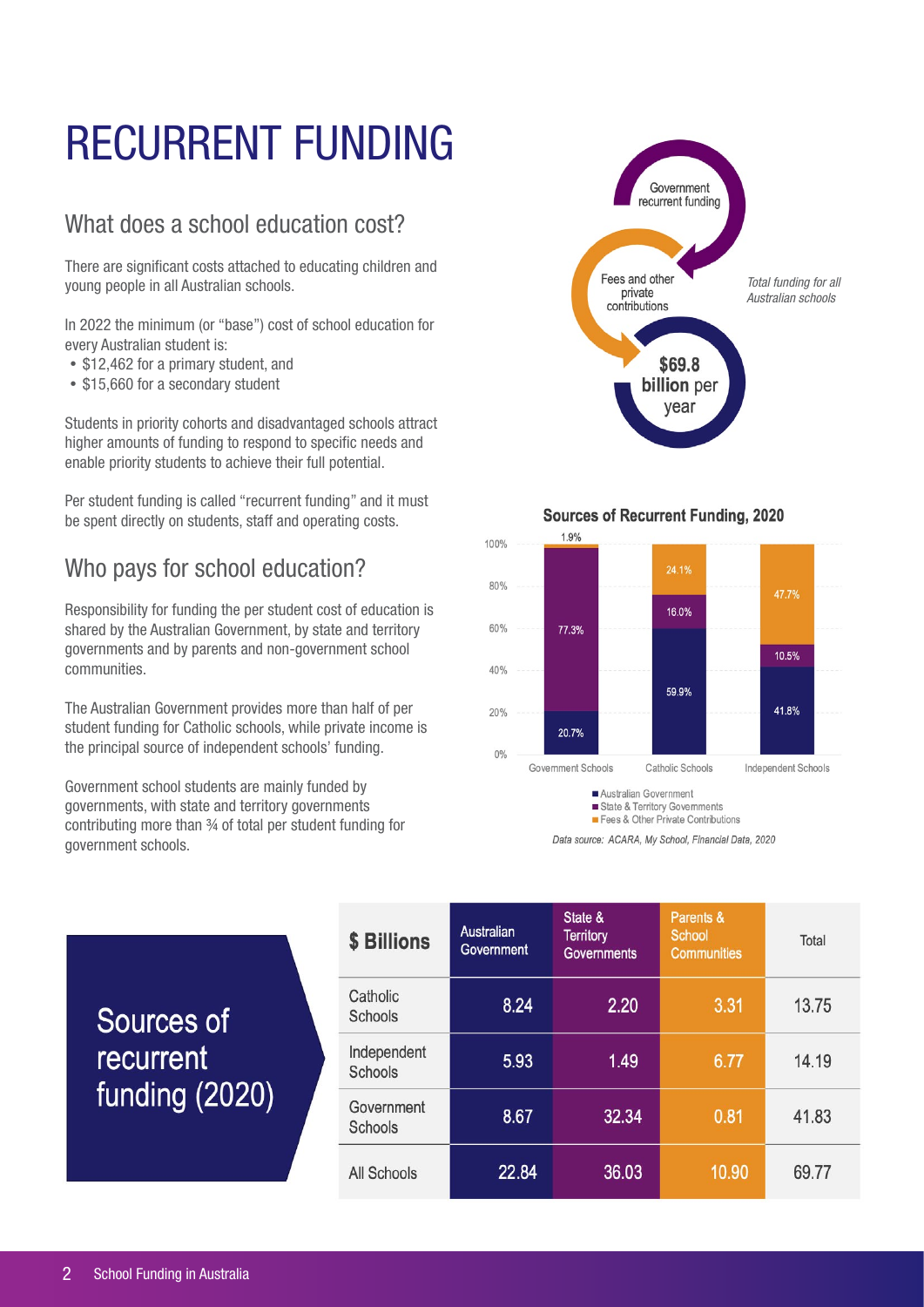### How is school funding calculated?

#### **SCHOOLING RESOURCE STANDARD (SRS)**

The Schooling Resource Standard (SRS) is calculated by Base Funding reduced by the Capacity to Contribute plus Loadings as illustrated below.

#### **BASE FUNDING**

The SRS benchmark establishes the minimum cost of educating each Australian student. This minimum amount is called "base" funding. In 2022 base funding per student is:



For non-government schools, per student base funding is means tested. These schools are required to raise between 10% and 80% of base funding privately, through fees and other private contributions - see graph below.

#### Government funding: 2022 base SRS (Secondary)



#### **SCHOOLING RESOURCE STANDARD CALCULATION**



#### **CAPACITY TO CONTRIBUTE**

How much a school must contribute privately to base funding depends on the median income of the school's parents. This is called "Capacity to Contribute" and it only applies to nongovernment schools. Because base funding is means tested, government support for non-government schools is reduced by the same amount as each school's private capacity to contribute.

#### Who receives additional funding?

#### **LOADINGS**

Additional funding called "Loadings" are added to base funding for students in priority cohorts and disadvantaged schools to address specific needs that individual students face. Loadings are not reduced by non-government school capacity to contribute, so that students in priority cohorts can attract the same loadings regardless of the schools they attend.

Four types of students and two types of schools attract loadings:

- Students with disability
- Aboriginal or Torres Strait Islander students
- Students with low English proficiency
- Students facing socio-educational disadvantage
- Regional and remote schools
- Small schools

On average, loadings comprise approximately 25% of total funding for Catholic schools, however the number and proportion of students from priority cohorts varies widely from school to school.

#### **TRANSITION**

- Every school in Australia is moving to the Schooling Resource Standard (SRS).
- However, some schools are currently funded above the SRS for historic reasons, and some are funded below the SRS.
- Governments have agreed to a transition period to enable schools to adjust to lower/higher SRS funding.
- In 2020 all schools began transition to the new funding model with full alignment to SRS funding expected by 2029.



#### **Schooling Resource Standard**

Per student funding is calculated on the unique characteristics of each school, its parents and its students.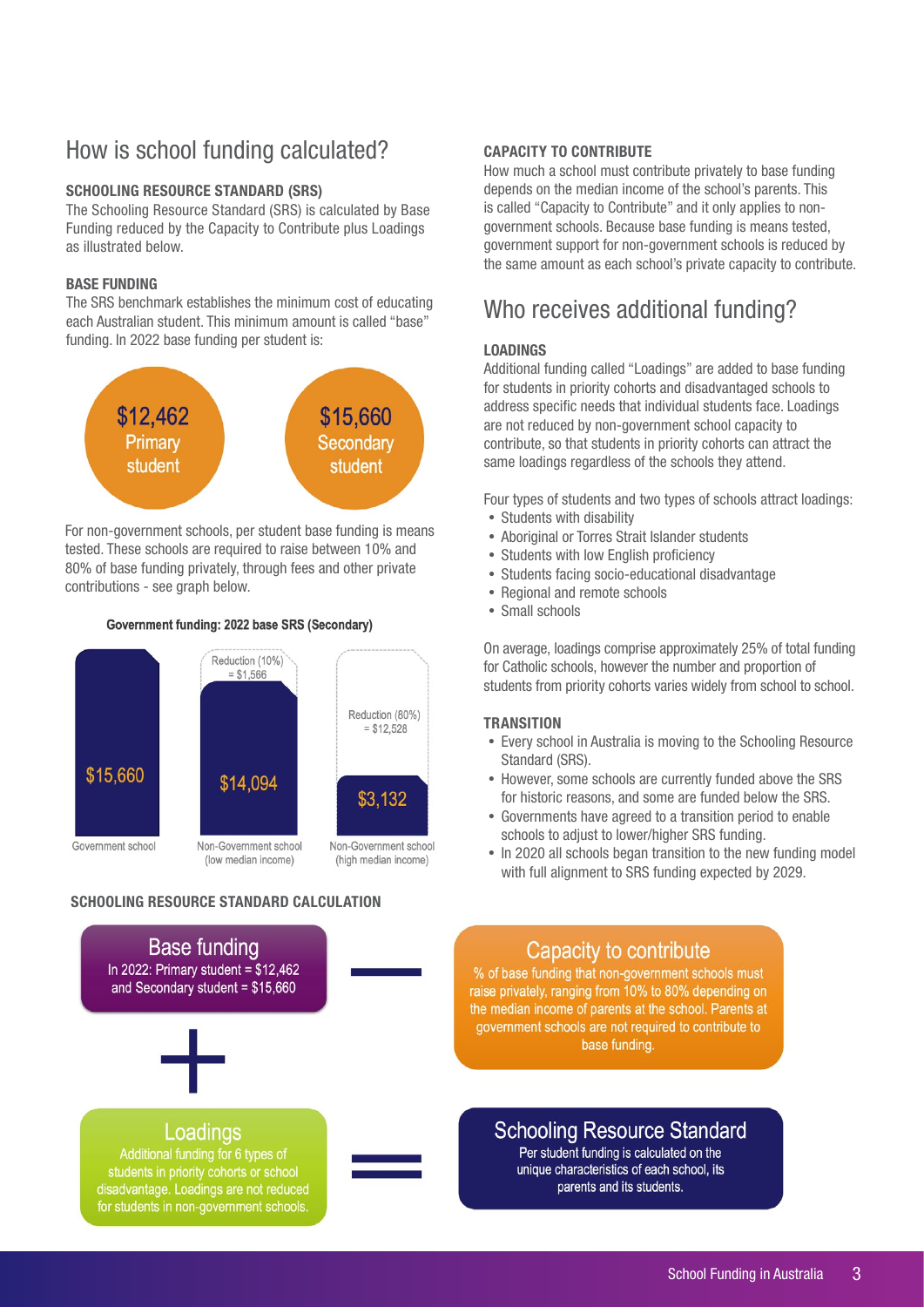## DIRECT MEASURE OF INCOME

### How is the Capacity to Contribute calculated?

Previously, each Catholic and independent school's Capacity to Contribute (CTC) was estimated using socio-economic information from the ABS 2011 Census calculated for areas where students live. These area-based estimates (called SES scores) were replaced in 2020 with a Direct Measure of Income (DMI) based on the actual financial data of the parents and guardians of students at a school. Financial information used in the calculation includes Australian Tax Office records and other income-related records such as PAYG and concession cards.

The new DMI measure was developed on a recommendation of the National School Resourcing Board's review of the socio-economic status (SES) score methodology. Replacing area-based SES scores with a direct measure of family incomes enables a fairer and more accurate distribution of government funding to the students that need it most.

To create school DMI scores, the Australian Bureau of Statistics:

- Calculates family income for each student enrolled at a school by adding all of the income information available for that student's parents and/or guardians
- Identifies the median (middle) family income from the set of all family incomes within the school
- Ranks all the median incomes calculated for all nongovernment schools
- Converts the ranked median income values into a set of DMI scores.

The Department of Education, Skills and Employment uses school DMI scores to determine each school's capacity to contribute (it's CTC score). A school's CTC score is the rounded average of its annual DMI scores for the three most recent years. For example, a school's DMI-based CTC score that applies to 2022 is the average of the annual DMI scores for the school worked out for 2019, 2020 and 2021.

CTC scores determine each non-government school's private contributions to base funding, ranging from a 10% contribution for schools with CTC scores of 93 and lower, to 80% for schools with CTC scores of 125 or higher. Governments' responsibility for base funding is reduced by the same amount, in accordance with the CTC schedule set out in the Australian Education Act (2020 amendment).

While a change from the previous SES area-based score to the DMI score improves assessment of need, some non-government schools will face substantial reductions in government funding. To assist these schools to adjust, government funding for 2020 and 2021 was based on the most financially beneficial of three CTC scores: 2011 Census SES score, 2016 Census SES score or DMI score. The DMI will apply to all schools by 2022.

The Australian Government Department of Education, Skills and Training has published details of the [methodology for the DMI](https://www.dese.gov.au/quality-schools-package/fact-sheets/what-methodology-direct-measure-income-dmi). The Department, in partnership with the Australian Bureau of Statistics (ABS), will also apply a new [Data Quality and Validation](https://www.dese.gov.au/quality-schools-package/resources/abs-capacity-contribute-data-quality-framework)  [Framework](https://www.dese.gov.au/quality-schools-package/resources/abs-capacity-contribute-data-quality-framework) to assess whether the data used to calculate annual DMI scores are fit for purpose. For a small number of schools where data does not pass the validation process, the Department will use a refined area-based SES score to calculate that school's private contribution.

### Further information

**For more information on school funding in Australia see:**

- National Schools Resourcing Board
- [Quality Schools Package](https://www.dese.gov.au/quality-schools-package)

i

• [Direct Measure of Income Methodology](https://www.dese.gov.au/quality-schools-package/fact-sheets/what-methodology-direct-measure-income-dmi)

## **IN 2020, CATHOLIC SCHOOL FAMILIES CONTRIBUTED \$3.31 BILLION TOWARDS THEIR CHILDREN'S EDUCATION**